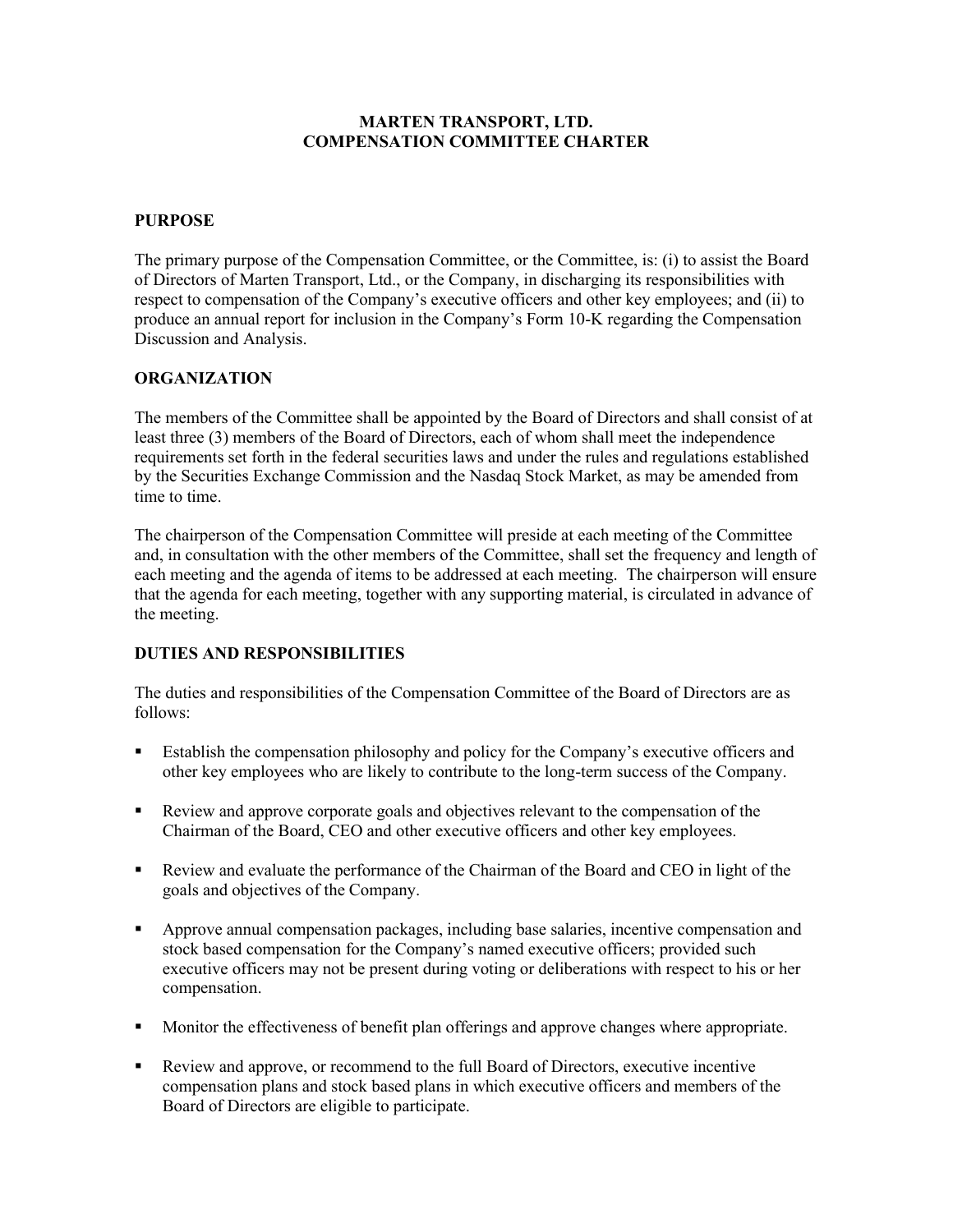- Supervise and oversee the administration of the Company's incentive compensation and stock based programs.
- Review and act upon management proposals to (i) designate employees to participate in incentive and/or stock based compensation programs, including the grant of awards under the Company's stock incentive plans; and (ii) approve new benefit plans.
- Review the Company's compensation policies and practices to confirm that such policies and practices do not encourage unnecessary risk taking and review and discuss, at least annually, the relationship between risk management policies and practices, corporate strategy, and the Company's compensation policies and practices.
- Review the compensation levels of non-employee directors from time to time and make recommendations to changes in such compensation as appropriate.
- Review and discuss with management the Compensation Discussion and Analysis.
- **Recommend to the Board of Directors the inclusion of the Compensation Discussion and** Analysis in the Company's annual Proxy Statement.
- Make an annual report regarding the Compensation Discussion and Analysis in the Company's Form 10-K as required by the rules of the Securities Exchange Commission, and the Nasdaq Stock Market.
- Report regularly to the Board of Directors (i) following meetings of the Committee, (ii) with respect to those matters that are relevant to the Committee's discharge of its responsibilities, and (iii) with respect to those recommendations that the Committee may deem appropriate. The report to the Board may take the form of an oral report by the Chairman of the Committee or any other member of the Committee designated by the Committee to make such report.
- **•** Perform a periodic review and evaluation of the performance of the Committee and its members, including a review of the compliance of the Committee with this Charter. In addition, the Committee shall review and reassess periodically the adequacy of this Charter and recommend to the Board of Directors any improvements to this Charter that the Committee considers necessary or valuable. The Committee shall conduct such evaluation and reviews in the manner it deems appropriate.

The Compensation Committee shall have the following duties and authority in connection with compensation consultants, legal counsel or other advisers:

- Have sole discretion to retain and terminate compensation consultants, legal counsel or other advisers, including approving their fees and other terms of their engagements, to advise on the evaluation and compensation of members of the Board of Directors, the Chairman of the Board, CEO and other executive officers of the Company.
- Have direct responsibility for the appointment, compensation and oversight of the work of any compensation consultant, legal counsel and other adviser retained by the Compensation Committee.